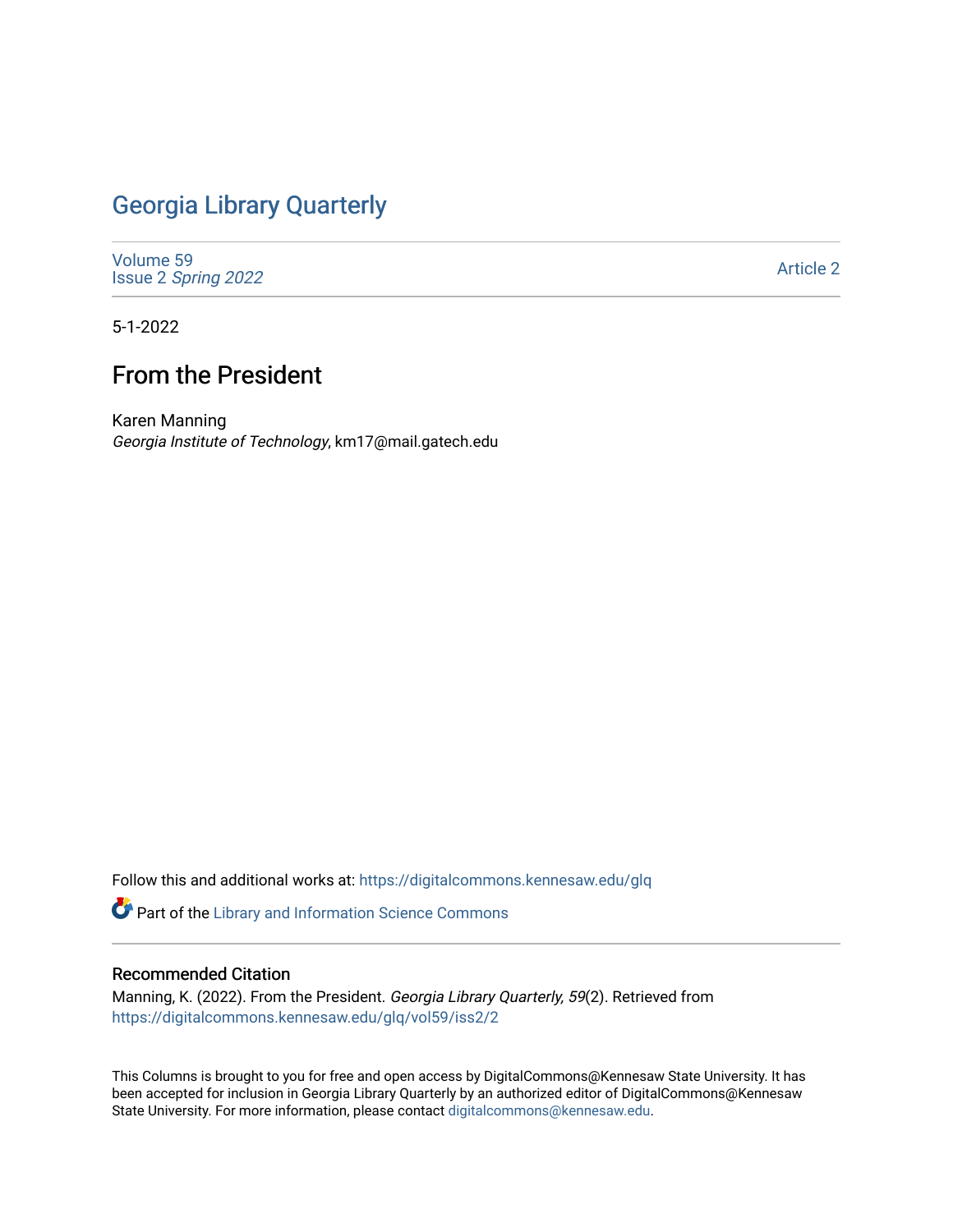## From the PRESIDENT



Happy Spring, everyone! It is the season for planting and sowing seeds to cultivate growth. Typically, things do not sprout immediately, and we wait to see productivity.

*Karen Manning*

The work of the Georgia Library

Association (GLA) is ongoing, and activities are sprouting and blooming within committees, divisions, and interest groups. The first quarter of my presidency has been filled with understanding, changing, updating, and improving procedures and processes; getting to know people; building relationships with GLA's executive board, chairs, and members; developing ideas and action items; and planning for future endeavors.

The Columbus Area Library Association (CALA) is now an external affiliate of GLA. The concerted effort of the ad hoc group to generate an option that offers another tier of membership opens opportunities to explore other potential members to expand our community.

Administrative Services Liaison Linh Uong manages business and parliamentarian matters. Her impressive display of skills and attention to detail wows me and other stakeholders. Together, we are tackling matters that we had no idea existed! Along with Member Services, we are in the process of updating the membership portal. Inquiries concerning gifting or sponsoring a membership and how external affiliates can join or renew led to a review of how we process memberships. Member Services is working to fulfill our requests. In the

meantime, please consider bringing in members to acquaint them with our professional association.

A beautiful hybrid is in the making. The Advocacy Committee and Trustees, Friends, and Advocates Division may be coupling to satisfy a strategic goal and maximize the productivity of the two. Under the leadership of Advocacy Committee Chair Angela Cortellino, the Library Day at the Capitol was a success. First-timers were excited about participating as they navigated the halls. Continue to support Angela's advocacy work that she conducts on behalf of GLA and libraries.

The Awards Committee is seeking nominations for various GLA awards. Take time to recognize someone for their contributions to GLA or the library profession and nominate them for an award. We want to know and acknowledge who they are.

The Conference Committee is diligently working to provide an exciting in-person conference this year. Our theme "You Belong! Because we're better together" has been received positively. In the spirit of the theme, I hope that attendance will be reflected in the efforts put forth to have an engaging and enjoyable conference.

The Constitution & Bylaws and Handbook Committees are led by Laura Burtle and Cathy Jeffrey, respectively. They have their hands in the weeds tending to the details that comprise GLA's governance and structure. These tasks are no rose gardens, but gratefully, we have people with great aptitude in understanding policy. I am trying to keep up, as the committees work diligently to synchronize and create consistencies. I greatly appreciate the work towards these efforts.